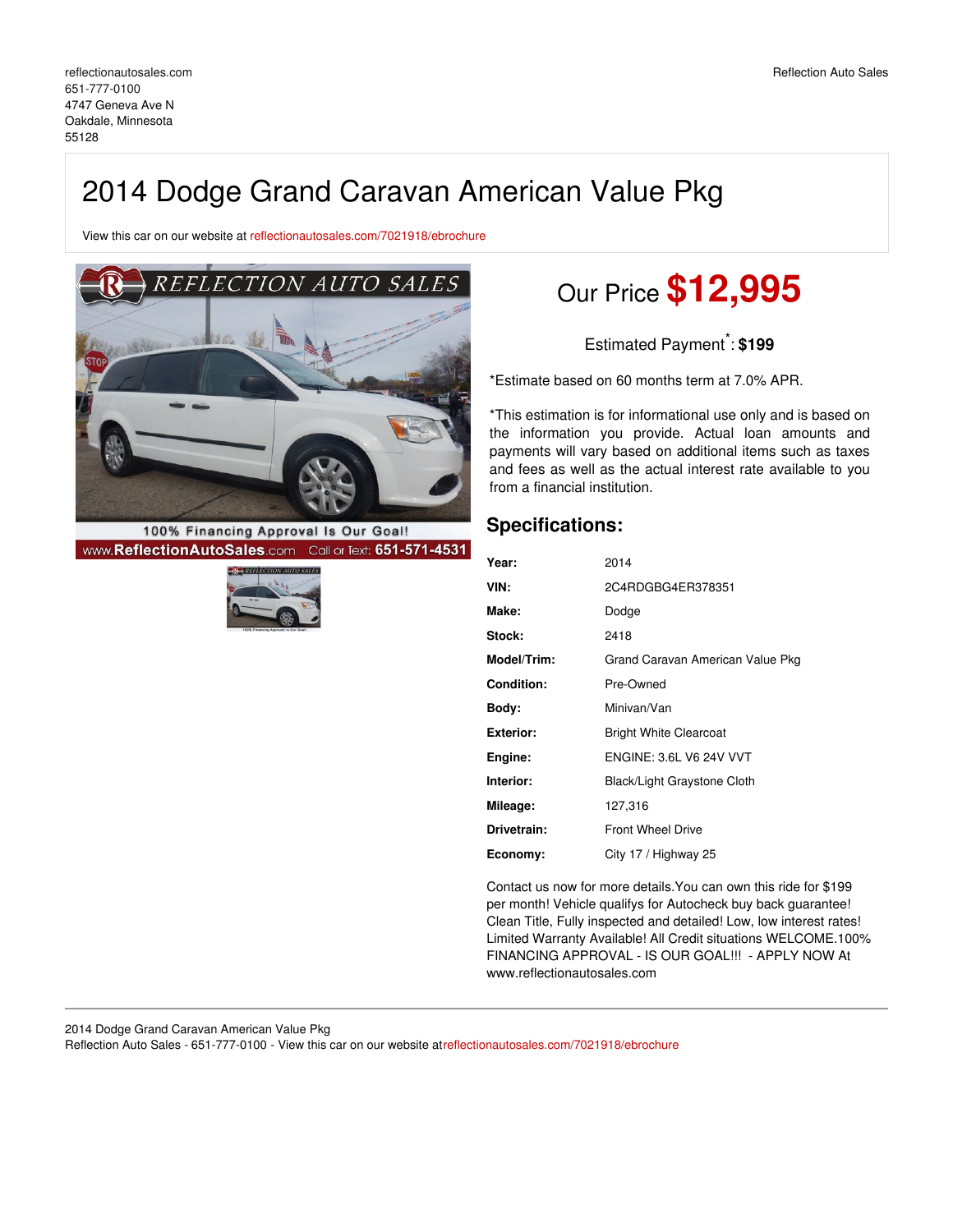

2014 Dodge Grand Caravan American Value Pkg Reflection Auto Sales - 651-777-0100 - View this car on our website a[treflectionautosales.com/7021918/ebrochure](https://reflectionautosales.com/vehicle/7021918/2014-dodge-grand-caravan-american-value-pkg-oakdale-minnesota-55128/7021918/ebrochure)

# **Installed Options**

### **Interior**

- 2 Seatback Storage Pockets- 2nd Row Bench w/Rear Stow 'N Go 60/40
- 4 12V DC Power Outlets
- 4-Way Driver Seat -inc: Manual Recline and Fore/Aft Movement
- 4-Way Passenger Seat -inc: Manual Recline and Fore/Aft Movement Air Filtration
- Analog Appearance- Cargo Features -inc: Spare Tire Mobility Kit- Cargo Space Lights
- Carpet Floor Trim- Cloth Low-Back Bucket Seats
- Cruise Control w/Steering Wheel Controls- Day-Night Rearview Mirror
- Delayed Accessory Power- Driver And Front Passenger Armrests
- Driver And Passenger Visor Vanity Mirrors Driver Foot Rest
- Dual Zone Front Manual Air Conditioning- Fade-To-Off Interior Lighting
- Fixed Rear Windows and Fixed 3rd Row Windows
- Fixed Split-Bench Cloth 3rd Row Seat Front, Manual Recline and 3 Fixed Head Restraints
- Front Cupholder- Front Map Lights- Full Carpet Floor Covering- Full Cloth Headliner
- Full Folding Front Facing Manual Reclining Fold Forward Seatback Cloth Rear Seat w/Manual Fore/Aft
- Gauges -inc: Speedometer, Odometer, Engine Coolant Temp, Tachometer, Transmission Fluid Temp, Trip Odometer and Trip Computer
- HVAC -inc: Underseat Ducts and Headliner/Pillar Ducts
- Instrument Panel Bin, Covered Dashboard Storage, Interior Concealed Storage, Driver And Passenger Door Bins
- Interior Trim -inc: Simulated Wood Instrument Panel Insert, Simulated Wood Door Panel Insert and Chrome Interior Accents
- Locking Glove Box- Manual Adjustable Rear Head Restraints
- Manual Tilt/Telescoping Steering Column
- Mini Overhead Console w/Storage, Conversation Mirror and 4 12V DC Power Outlets
- Outside Temp Gauge- Power 1st Row Windows w/Driver 1-Touch Down
- Power Door Locks w/Autolock Feature- Rear Cupholder
- Remote Keyless Entry w/Integrated Key Transmitter, 2 Door Curb/Courtesy, Illuminated Entry and Panic Button

- Sentry Key Engine Immobilizer- Trip Computer- Urethane Gear Shifter Material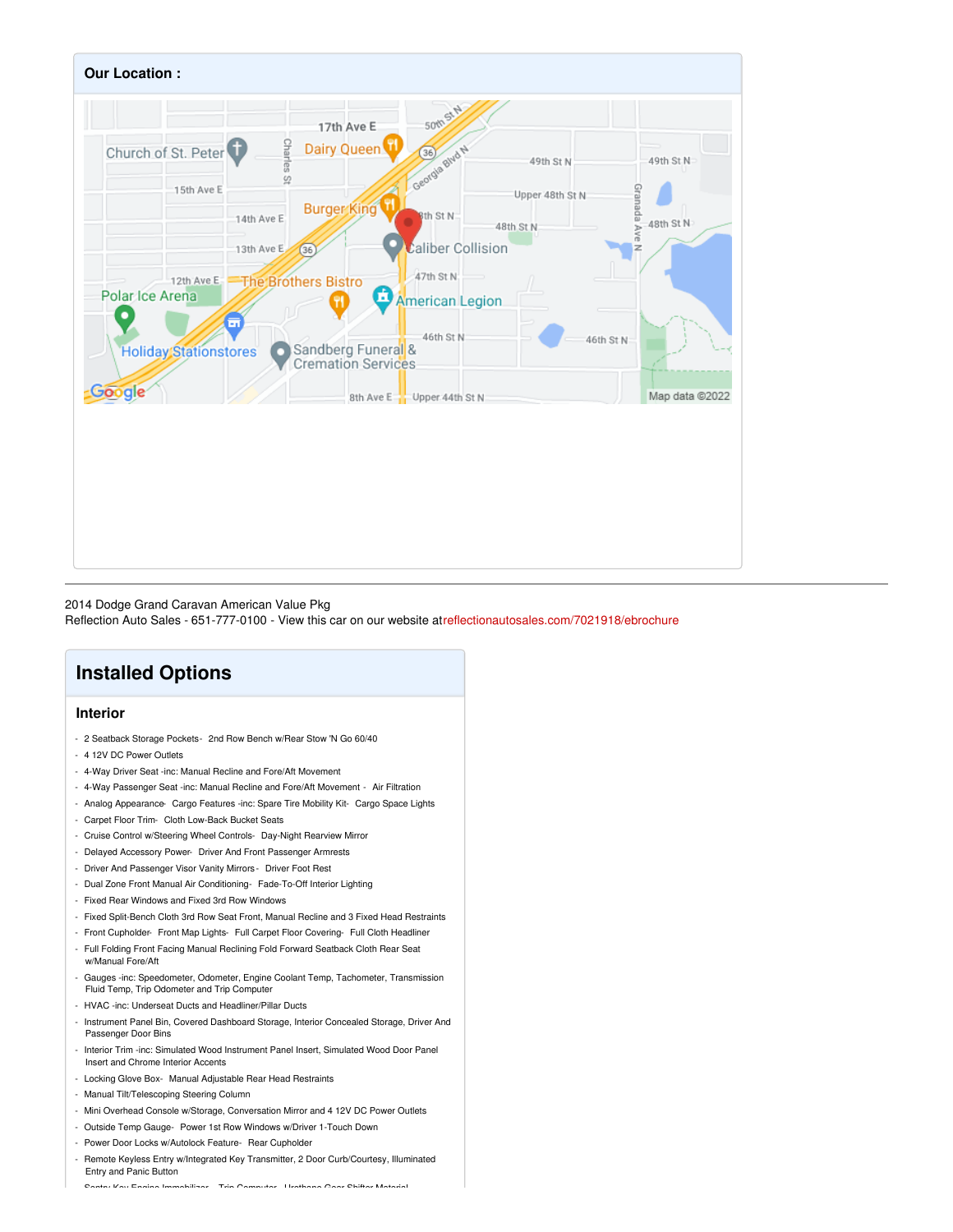- Sentry Key Engine Immobilizer- Trip Computer- Urethane Gear Shifter Material
- Valet Function- Vinyl Door Trim Insert

#### **Exterior**

- 17" Wheel Covers- Aero-Composite Halogen Headlamps w/Delay-Off
- Black Bodyside Moldings- Black Door Handles
- Black Power Heated Side Mirrors w/Manual Folding
- Black Side Windows Trim and Black Front Windshield Trim Body-Colored Front Bumper
- Body-Colored Rear Step Bumper- Chrome Grille- Clearcoat Paint
- Fixed Rear Window w/Fixed Interval Wiper, Heated Wiper Park and Defroster - Galvanized Steel/Aluminum Panels- LED Brakelights- Liftgate Rear Cargo Access
- Light Tinted Glass- Lip Spoiler- Perimeter/Approach Lights- Sliding Rear Doors
- Spare Tire Mobility Kit- Tailgate/Rear Door Lock Included w/Power Door Locks
- Tires: P225/65R17 BSW Touring- Variable Intermittent Wipers- Wheels: 17" x 6.5" Steel

#### **Safety**

- 2 Seatback Storage Pockets- 2nd Row Bench w/Rear Stow 'N Go 60/40
- 4 12V DC Power Outlets
- 4-Way Driver Seat -inc: Manual Recline and Fore/Aft Movement
- 4-Way Passenger Seat -inc: Manual Recline and Fore/Aft Movement Air Filtration
- Analog Appearance- Cargo Features -inc: Spare Tire Mobility Kit- Cargo Space Lights
- Carpet Floor Trim- Cloth Low-Back Bucket Seats
- Cruise Control w/Steering Wheel Controls- Day-Night Rearview Mirror
- Delayed Accessory Power- Driver And Front Passenger Armrests
- Driver And Passenger Visor Vanity Mirrors Driver Foot Rest
- Dual Zone Front Manual Air Conditioning- Fade-To-Off Interior Lighting
- Fixed Rear Windows and Fixed 3rd Row Windows
- Fixed Split-Bench Cloth 3rd Row Seat Front, Manual Recline and 3 Fixed Head Restraints
- Front Cupholder- Front Map Lights- Full Carpet Floor Covering- Full Cloth Headliner
- Full Folding Front Facing Manual Reclining Fold Forward Seatback Cloth Rear Seat w/Manual Fore/Aft
- Gauges -inc: Speedometer, Odometer, Engine Coolant Temp, Tachometer, Transmission Fluid Temp, Trip Odometer and Trip Computer
- HVAC -inc: Underseat Ducts and Headliner/Pillar Ducts
- Instrument Panel Bin, Covered Dashboard Storage, Interior Concealed Storage, Driver And Passenger Door Bins
- Interior Trim -inc: Simulated Wood Instrument Panel Insert, Simulated Wood Door Panel Insert and Chrome Interior Accents
- Locking Glove Box- Manual Adjustable Rear Head Restraints
- Manual Tilt/Telescoping Steering Column
- Mini Overhead Console w/Storage, Conversation Mirror and 4 12V DC Power Outlets
- Outside Temp Gauge- Power 1st Row Windows w/Driver 1-Touch Down
- Power Door Locks w/Autolock Feature- Rear Cupholder
- Remote Keyless Entry w/Integrated Key Transmitter, 2 Door Curb/Courtesy, Illuminated Entry and Panic Button
- Sentry Key Engine Immobilizer- Trip Computer- Urethane Gear Shifter Material
- Valet Function- Vinyl Door Trim Insert

#### **Mechanical**

- 160 Amp Alternator- 20 Gal. Fuel Tank- 3.16 Axle Ratio
- 4-Wheel Disc Brakes w/4-Wheel ABS, Front Vented Discs, Brake Assist and Hill Hold Control
- 730CCA Maintenance-Free Battery w/Run Down Protection- Engine Oil Cooler
- Engine: 3.6L V6 24V VVT- Front Anti-Roll Bar- Front-Wheel Drive- GVWR: 6,050 lbs
- Gas-Pressurized Shock Absorbers- Hydraulic Power-Assist Steering
- Single Stainless Steel Exhaust- Strut Front Suspension w/Coil Springs
- Torsion Beam Rear Suspension w/Coil Springs- Touring Suspension
- Towing Equipment -inc: Trailer Sway Control
- Transmission w/Driver Selectable Mode, AUTOSTICK Sequential Shift Control and Oil Cooler
- Transmission: 6-Speed Automatic 62TE

## **Option Packages**

## **Factory Installed Packages**

ENGINE: 3.6L V6 24V VVT

-